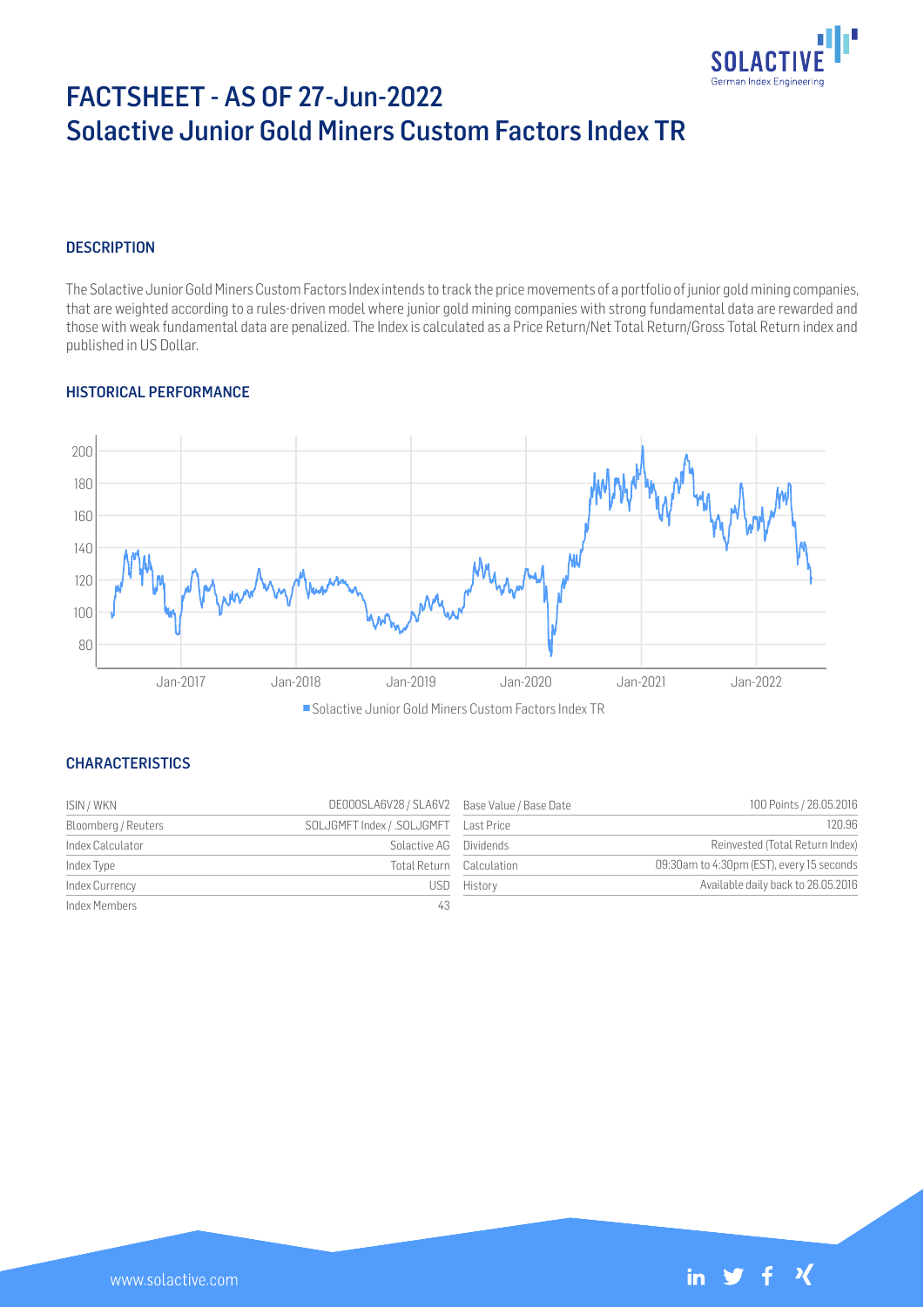

# **STATISTICS**

| <b>USD</b>         | 30D        | 90D       | 180D    | 360D                   | YTD        | Since Inception        |
|--------------------|------------|-----------|---------|------------------------|------------|------------------------|
| Performance        | $-13.53\%$ | -28.96%   | -23.37% | $-29.21%$              | $-24.08\%$ | 20.96%                 |
| Performance (p.a.) |            |           |         |                        |            | 3.18%                  |
| Volatility (p.a.)  | 40.02%     | 35.92%    | 32.42%  | 29.29%                 | 32.68%     | 31.73%                 |
| High               | 143.51     | 180.07    | 180.07  | 180.07                 | 180.07     | 203.01                 |
| Low                | 117.61     | 117.61    | 117.61  | 117.61                 | 117.61     | 72.59                  |
| Sharpe Ratio*      | $-2.11$    | $-2.13$   | $-1.33$ | $-1.06$                | $-1.37$    | 0.05                   |
| Max. Drawdown      | $-18.05\%$ | $-34.69%$ | -34.69% | -34.69%                | -34.69%    | $-47.58%$              |
| VaR 95 \ 99        |            |           |         | $-51.8\%$ \ $-85.1\%$  |            | $-47.8\%$ \ $-94.5\%$  |
| CVaR 95 \ 99       |            |           |         | $-70.9\%$ \ $-103.0\%$ |            | $-73.2\%$ \ $-121.9\%$ |

\* Up to 31 December 2021, ex-post Sharpe ratios use as input for the risk free rate term the London Inter-Bank Offered rates in the respective currencies of the index and at a term equal to the observation period. From 3 J 2022 onwards, Sharpe ratios will be / are calculated using as reference risk free rate input the overnight replacement rate for these currencies, namely SONIA (for GBP), SOFR (for USD) and EURIBOR Overnight (for EUR).

#### COMPOSITION BY CURRENCIES



# COMPOSITION BY COUNTRIES



# TOP COMPONENTS AS OF 27-Jun-2022

| Company                    | Ticker                | Country | Currency   | Index Weight (%) |
|----------------------------|-----------------------|---------|------------|------------------|
| KOZA ALTIN ISLETMELERI AS. | KOZAL TI Equity       | TR      | <b>TRY</b> | 6.45%            |
| I UNDIN GOLD INC.          | LUG CT Equity         | CA      | CAD        | 6.14%            |
| PERSEUS MINING LTD         | <b>PRU AT Equity</b>  | AU      | AUD        | 6.00%            |
| OCEANAGOLD CORP            | OGC CT Equity         | CA      | CAD        | 5.73%            |
| WESDOME GOLD MINES LTD     | WDO CT Equity         | CA      | CAD        | 5.72%            |
| EQUINOX GOLD CORP          | <b>EQX CT Equity</b>  | CA      | CAD        | 5.65%            |
| SFABRIDGE GOLD INC         | SA UN Equity          | CA      | <b>USD</b> | 4.90%            |
| SOLGOLD PLC                | <b>SOLG LN Equity</b> | GB      | GBP        | 4.71%            |
| WEST AFRICAN RESOURCES LTD | WAF AT Equity         | AU      | AUD        | 4.60%            |
| OSISKO MINING INC          | OSK CT Equity         | CA      | CAD        | 4.60%            |